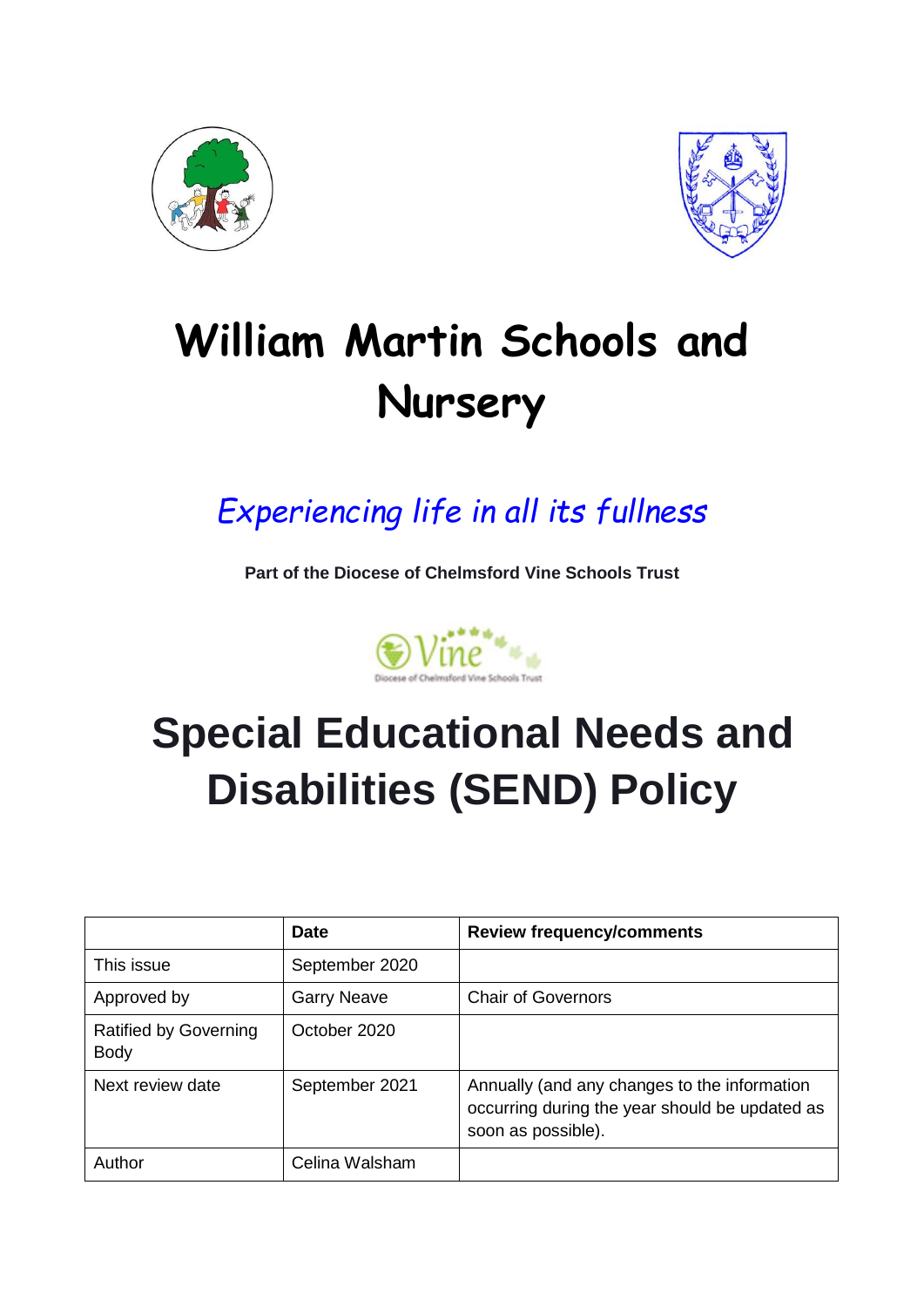This document sets out our policy towards the special educational needs of our pupils and is supplementary to the school's policies for the education of all our pupils. Please also refer to the school's SEND Information Report – available on the school website.

## **OUR ETHOS**

William Martin Schools is a positive, secure, enjoyable, inclusive and challenging learning environment, based on Christian values, where high standards of teaching and learning ensure that every individual feels respected and valued, and strives to reach their full potential.

## **Welcome to William martin Schools!**

We aim to provide a secure and caring environment in which the emotional, cultural, educational, physical, spiritual and social needs of each child can be met including those with special educational needs. To promote a happy atmosphere in which children can develop to their fullest potential and in which their natural talents and gifts are recognised and nurtured. To help children develop self-confidence, encouraging independence, promote self-discipline and to have respect for themselves, their peers, their teachers and the wider community beyond the school.

Our guiding principle is one of inclusion. We want to identify and break down any possible barriers to learning and ensure that every child can reach their full potential within all elements of school life and as part of the wider community. All children are entitled to an education that enables them to make progress so that they can:

- Achieve their best
- Become confident, resilient individuals
- Make successful transitions to their next stage of schooling and ultimately into adulthood

Every teacher is a teacher of every child including those with SEND. We recognise that it is the class teacher's responsibility to meet the needs of all children in their care and the majority of pupils will have their needs met through:

- High quality teaching and learning strategies; modification to teaching approaches and differentiation; modification to classroom organisation and teaching materials; and/or provision of ancillary equipment aids.
- High quality learning environment.

# **OUR AIMS**

At William Martin Schools we value all children as individuals with a range of abilities, aptitudes and needs. We are committed to inclusion and will make appropriate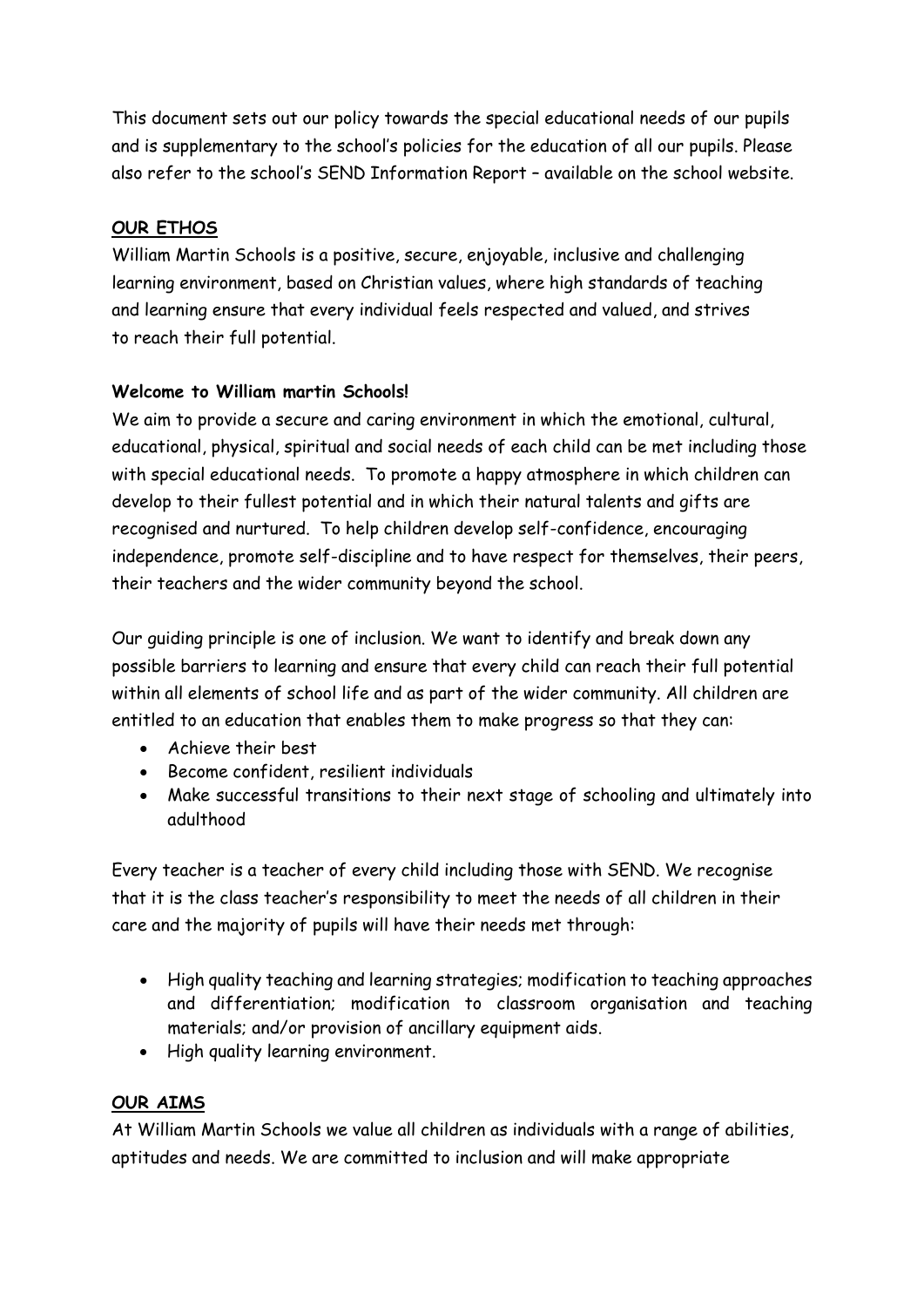arrangements for all children to participate as fully as possible in learning, physical, practical and extra-curricular activities.

We aim to '*promote confidence and challenge the potential in all*' by offering access to a broad, balanced and relevant curriculum including the National Curriculum. We respect the fact that children have differing needs and that children will require different strategies for learning and a range of different teaching approaches and experiences. Pupils with SEND will be supported in their learning within their classrooms. However, there will be times when spending time outside the classroom on an individual or small group basis will be more appropriate. When this happens, the class teacher will be fully aware of what new skills each child is learning, and will aim to incorporate these skills into their everyday learning in the classroom.

We aim to raise the aspirations of and expectations for all children with SEND, in order for them to become independent life-long learners. Our aim is always to focus on outcomes for children and not just hours of provision or support.

#### **HOW WILL WE ACHIEVE OUR AIMS?**

- $\triangleright$  By identifying and providing for pupils who have SEND.
- $\triangleright$  By working within the guidance provided in the SEND Code of Practice.
- $\triangleright$  By operating a "whole pupil, whole school" approach to management and provision of support for SEND.
- $\triangleright$  By providing a qualified SENCO.
- ➢ By providing support and advice for all staff working with pupils with SEND.
- $\triangleright$  By working in close partnership with the pupils with SEND and their parents/carers.

# **LEGISLATION AND GUIDENCE**

This policy and information report is based on the statutory [Special Educational Needs](https://www.gov.uk/government/uploads/system/uploads/attachment_data/file/398815/SEND_Code_of_Practice_January_2015.pdf)  [and Disability \(SEND\) Code of Practice](https://www.gov.uk/government/uploads/system/uploads/attachment_data/file/398815/SEND_Code_of_Practice_January_2015.pdf) and the following legislation:

- Part 3 of the [Children and Families Act 2014](http://www.legislation.gov.uk/ukpga/2014/6/part/3), which sets out schools' responsibilities for pupils with SEN and disabilities
- [The Special Educational Needs and Disability Regulations 2014,](http://www.legislation.gov.uk/uksi/2014/1530/contents/made) which set out schools' responsibilities for education, health and care (EHC) plans, SEN coordinators (SENCOs) and the SEN information report

# **WHAT ARE SPECIAL EDUCATIONAL NEEDS**

A pupil has SEND if they have a learning difficulty or disability which calls for special educational provision to be made for them.

They have a learning difficulty or disability if they have: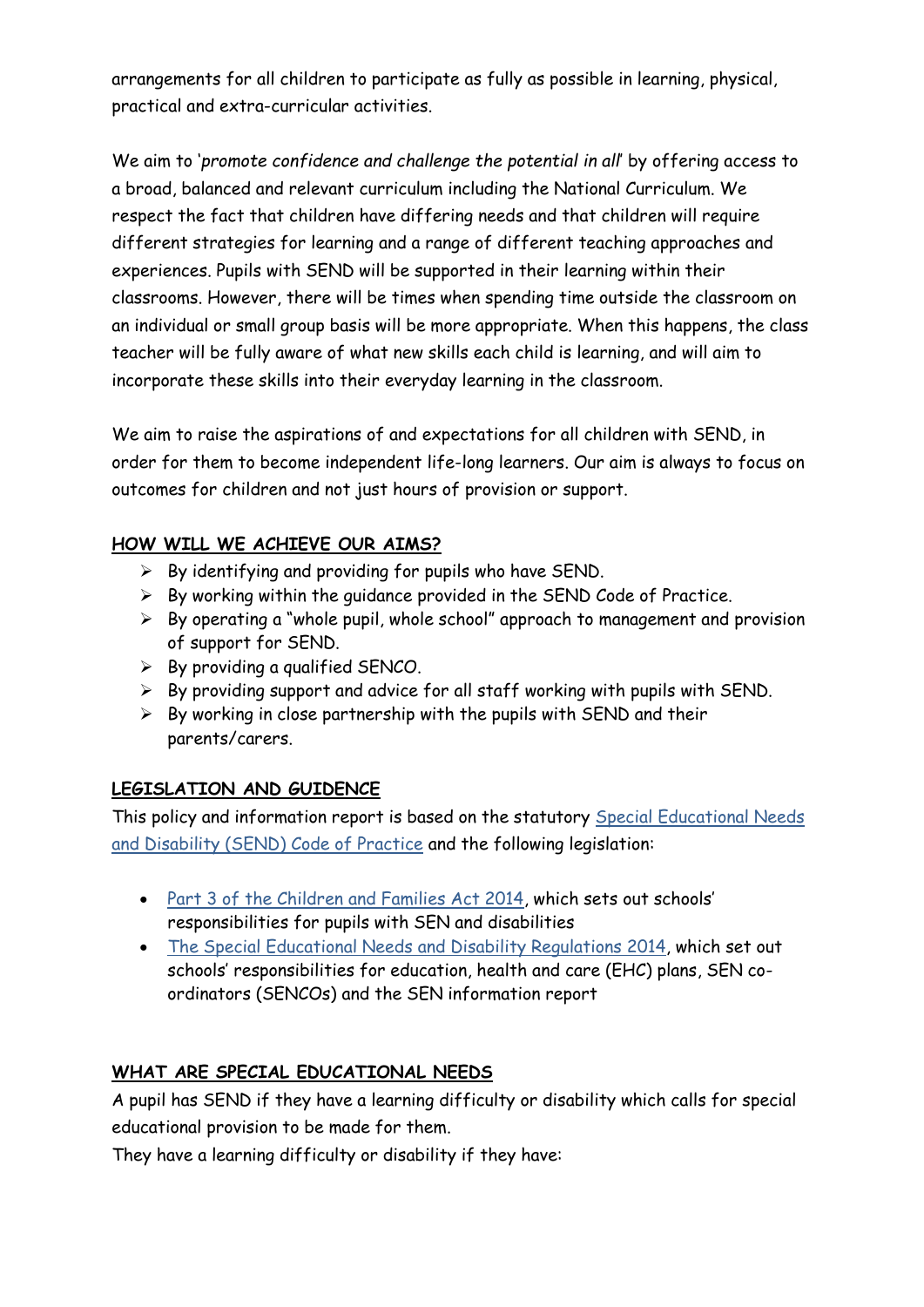- A significantly greater difficulty in learning than the majority of others of the same age, or
- A disability which prevents or hinders them from making use of facilities of a kind generally provided for others of the same age in mainstream schools.

Special educational provision is educational or training provision that is additional to, or different from, that made generally for other children or young people of the same age by mainstream schools.

# **HOW DO WE IDENTIFY SEND IN OUR SCHOOL?**

We recognise the importance of the early identification of Special Educational Needs and Disabilities. Children who are experiencing difficulty in one or more of the four broad areas of need are identified initially through the schools SEND identification process. The purpose of identification is to work out what action the school needs to take, not to fit a child into a category. The four broad areas of need are:

- ➢ **Communication and Interaction**  Children and young people with speech, language and communication needs (SLCN) have difficulty in communicating with others. This may be because they have difficulty saying what they want to, understanding what is being said to them or they do not understand or use social rules of communication. The profile for every child with SLCN is different and their needs may change over time. They may have difficulty with one, some or all of the different aspects of speech, language or social communication at different times of their lives. Children and young people with Autistic Spectrum Disorder (ASD), are likely to have particular difficulties with social interaction. They may also experience difficulties with language, communication and imagination, which can impact on how they relate to others.
- ➢ **Cognition and Learning**  Support for learning difficulties may be required when children and young people learn at a slower pace than their peers, even with appropriate differentiation. Learning difficulties cover a wide range of needs, including moderate learning difficulties (MLD), severe learning difficulties (SLD), where children are likely to need support in all areas of the curriculum and associated difficulties with mobility and communication, through to profound and multiple learning difficulties (PMLD), where children are likely to have severe and complex learning difficulties as well as a physical disability or sensory impairment. Specific learning difficulties (SpLD) affect one or more specific aspects of learning. This encompasses a range of conditions such as dyslexia, dyscalculia and dyspraxia.
- ➢ **Social, Emotional and Mental Health Difficulties**  Children and young people may experience a wide range of social and emotional difficulties which manifest themselves in many ways. These may include becoming withdrawn or isolated, as well as displaying challenging, disruptive or disturbing behaviour. These behaviours may reflect underlying mental health difficulties such as anxiety or depression, self-harming, substance misuse, eating disorders or physical symptoms that are medically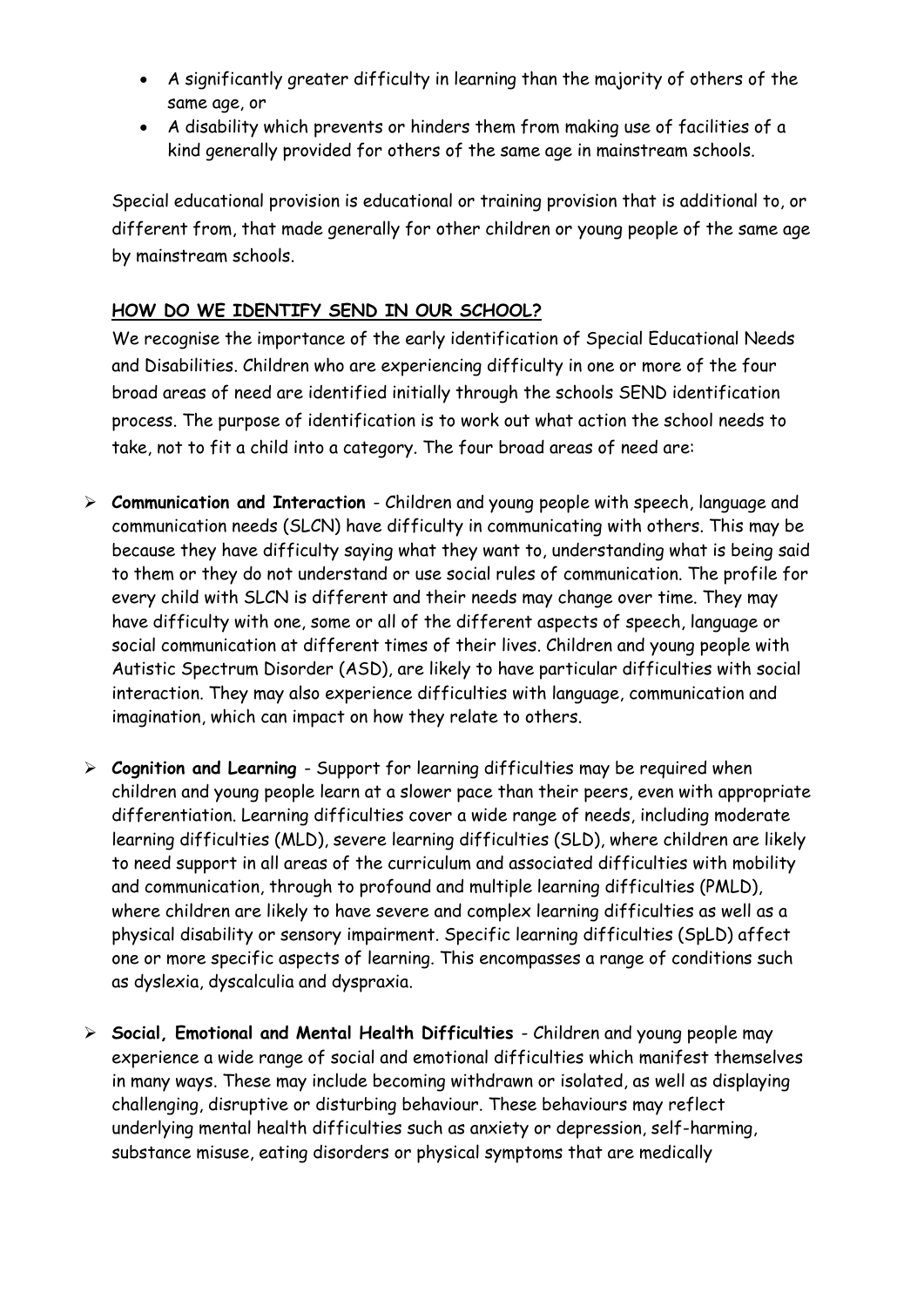unexplained. Other children and young people may have disorders such as attention deficit disorder, attention deficit hyperactive disorder or attachment disorder.

➢ **Sensory and/or Physical Needs** - Some children and young people require special educational provision because they have a disability which prevents or hinders them from making use of the educational facilities generally provided. These difficulties can be age related and may fluctuate over time. Many children and young people with vision impairment (VI), hearing impairment (HI) or a multi-sensory impairment (MSI) will require specialist support and/or equipment to access their learning, or habilitation support. Children and young people with a MSI have a combination of vision and hearing difficulties. Some children and young people with a physical disability (PD) require additional ongoing support and equipment to access all the opportunities available to their peers.

# **WHAT SHOULD A PARENT DO IF THEY THINK THEIR CHILD MAY HAVE SPECIAL EDUCATIONAL NEEDS?**

If parents have concerns relating to their child's learning, they should initially discuss these with their child's class teacher. Parents may also contact the SENCo or the Head of School directly if they feel that this is more appropriate, and can do this by speaking to the school office to make an appointment.

# **HOW DO WE IDENTIFY A SPECIAL EDUCATIONAL NEED?**

Our class teachers continuously monitor all of the children in their class and track their progress carefully using a graduated approach (a four-part cycle: Assess – Plan – Do – Review). If, despite accessing high quality teaching which is differentiated for individual pupils, a child is identified as having a potential special educational need, the class teacher will begin the following process for identifying and managing the needs of the pupil in close consultation with the child's parents/carers.

The class teacher will:

- Complete a 'Concern Form' and consult with the parents, in order to gather all information/evidence relevant to the child's needs.
- Share the Concern Form with the SENCO, who will support the class teacher in deciding whether the child would benefit from additional intervention and support.
- Class teachers, in consultation with SENCO, will review intervention regularly through Pupil Progress meetings, and Literacy and Numeracy Support meetings.
- Meet with the SENCO and the child's parents/carers to discuss the outcomes of assessments and whether the child should be entered onto the SEN register in order to receive SEN Support. This is done through a person-centred approach.
- With the support of the SENCO, and in consultation with the child and their parents/carers, a Support Plan will be created detailing their individual needs and provision. At this stage it **may** be appropriate for Outside Agency advice to be sought.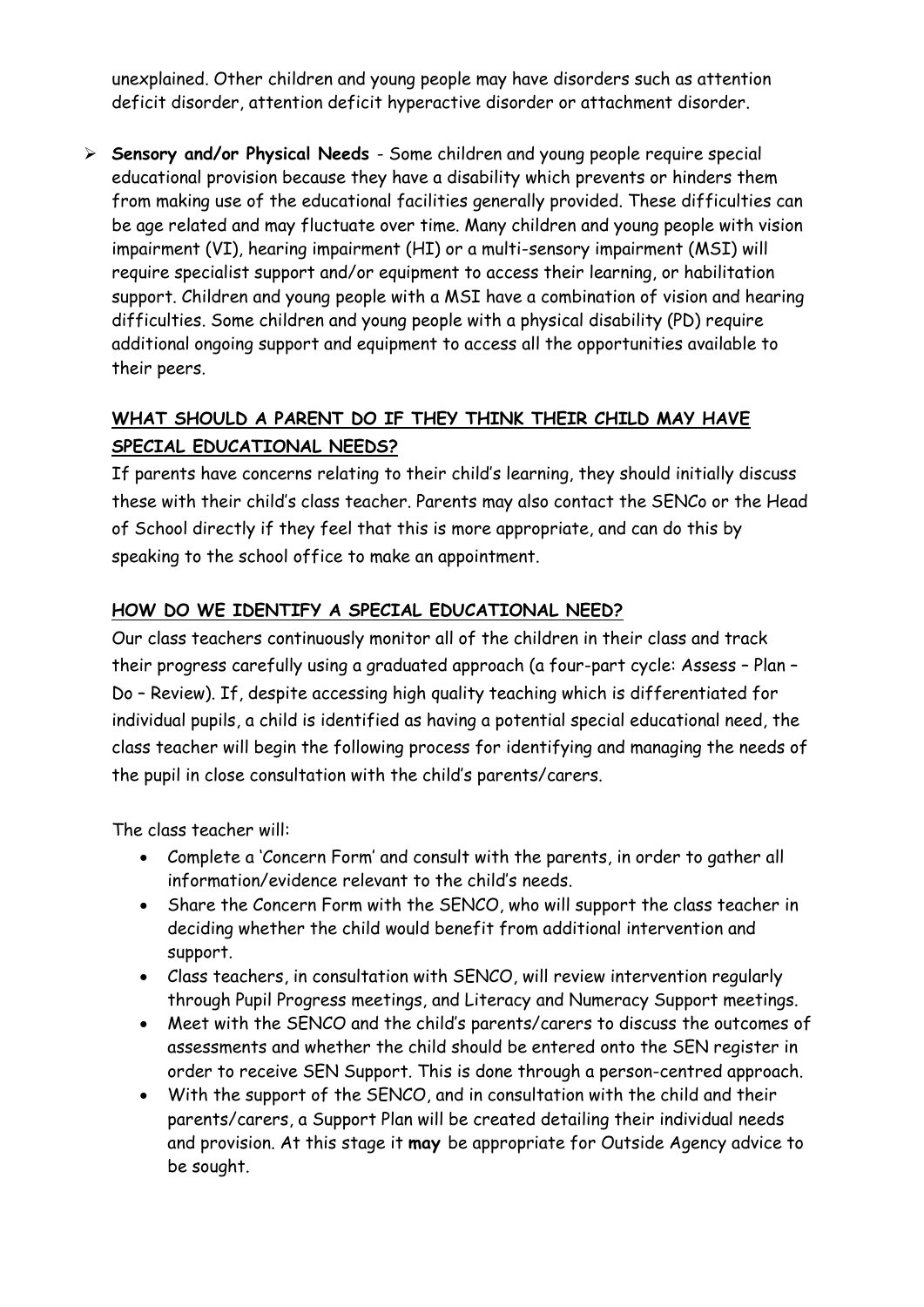The school works closely with a range of outside agencies including:

- ➢ Educational psychologists
- ➢ School Nurse
- ➢ Speech and Language Therapists
- ➢ Occupational Therapists
- ➢ Specialist Teachers and support workers
- ➢ Therapy services
- ➢ EWMHS (Emotional Wellbeing and Mental Health Service)

# **HOW DO WE MONITOR PROGRESS AND MANAGE THE NEEDS OF OUR PUPILS ON THE SEN REGISTER?**

When a child is identified as having a special educational need, their progress and support continues to be monitored:

- Assess the child's needs are assessed at least termly by the class teacher in consultation with the SENCO.
- Plan the teacher and the SENCO agree, in consultation with the parent and the pupil, the adjustments, interventions and support to be put in place for the child, as well as the expected impact on progress, development or behaviour, along with a clear date for review. The support and/or intervention provided is selected to meet the outcomes identified for the pupil, based on reliable evidence of effectiveness, and is provided by staff with sufficient skills and knowledge. Parents are kept fully aware of the planned support and interventions and, where appropriate, seek parental involvement to reinforce or contribute to progress at home.
- Do the class teacher is responsible for working with the child on a daily basis. Where the interventions involve group or one-to-one teaching away from the main class, they still retain responsibility for the child. They work closely with any learning support assistants or specialist staff involved, to plan and assess the impact of support and interventions and how they can be linked to classroom teaching. The SENCO supports the class teacher in the further assessment of the child's particular strengths and weaknesses, in problem solving and advising on the effective implementation of support.
- Review the impact and quality of the support and interventions is evaluated, along with the views of the child and their parents. This feeds back into the analysis of the child's needs. The class teacher, working with the SENCO, revises the support in light of the child's progress and development, and decides on any changes to the support and outcomes in consultation with the parent and child. Parents have clear information about the impact of the support and interventions provided, enabling them to be involved in planning next steps.

The views of parents and pupils are actively sought in this four-part process through termly meetings with school staff.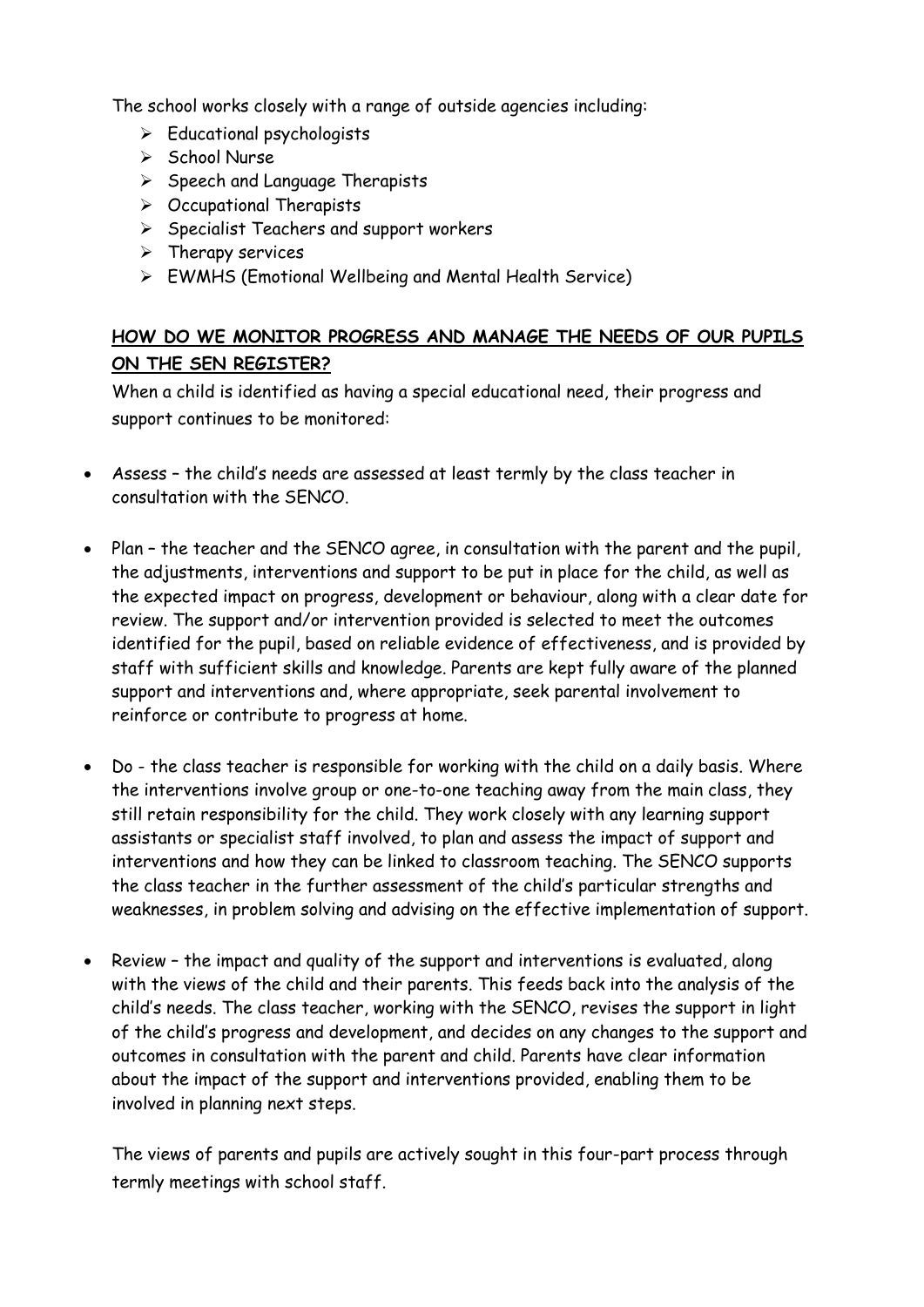We also monitor progress and evaluate SEND provision through:

- ➢ Pupil progress meetings held each term between the class teacher, assessment coordinator and inclusion manager.
- ➢ Twice yearly parent/teacher consultation meetings.
- ➢ Regular 'Learning Observations' in class carried out by the SENCO/Senior Leadership Team
- ➢ Regular observations of the work of our Teaching Assistants carried out by the SENCO.
- ➢ Termly monitoring visits by the SEND Governor.
- ➢ Annual parent views questionnaires.
- ➢ Pupil perception interviews.

For a very small percentage of pupils, whose needs are significant and complex and the SEND Support required to meet their needs cannot reasonably be provided from within the school's own resources, a request will be made to the local authority to conduct an assessment of education, health and care needs, in consultation with parents/carers. This may result in an Education, Health and Care (EHC) Plan being provided by the local authority.

# **WHAT ARE THE CRITERIA FOR EXITING THE SEN REGISTER?**

A child may be removed from the SEN Register if:

- $\triangleright$  Their progress is such that they achieve what is broadly expected for a child of their age.
- $\triangleright$  The child no longer requires support which is additional to or different from what is normally provided within the class.

# **WHAT TRAINING DO THE STAFF SUPPORTING CHILDREN WITH SEND UNDERTAKE?**

An ongoing programme of training is in place to ensure that teachers and learning support staff have the appropriate skills and knowledge in areas that will improve their teaching and support of children with SEND. Our training programme is based on the needs of the pupils currently at the school, and the needs of those pupils known to be transferring to William Martin Schools.

# **HOW DO WE SUPPORT FAMILIES OF PUPILS WITH SEN?**

- ➢ At William Martin Schools we have an open-door policy where parents are actively encouraged to share any worries or concerns they may have with school staff.
- ➢ Parents are encouraged to look on the school's website which contains the school's SEN Information Report, and other relevant policies.
- $\triangleright$  The school has a range of parent leaflets designed to support parents working with their children at home, copies of these can be found in the reception area or can be requested from the school office.
- ➢ Parents are encouraged to view the Local Offer provided by the local authority, which can be accessed on the internet at: <http://www.essexlocaloffer.org.uk/>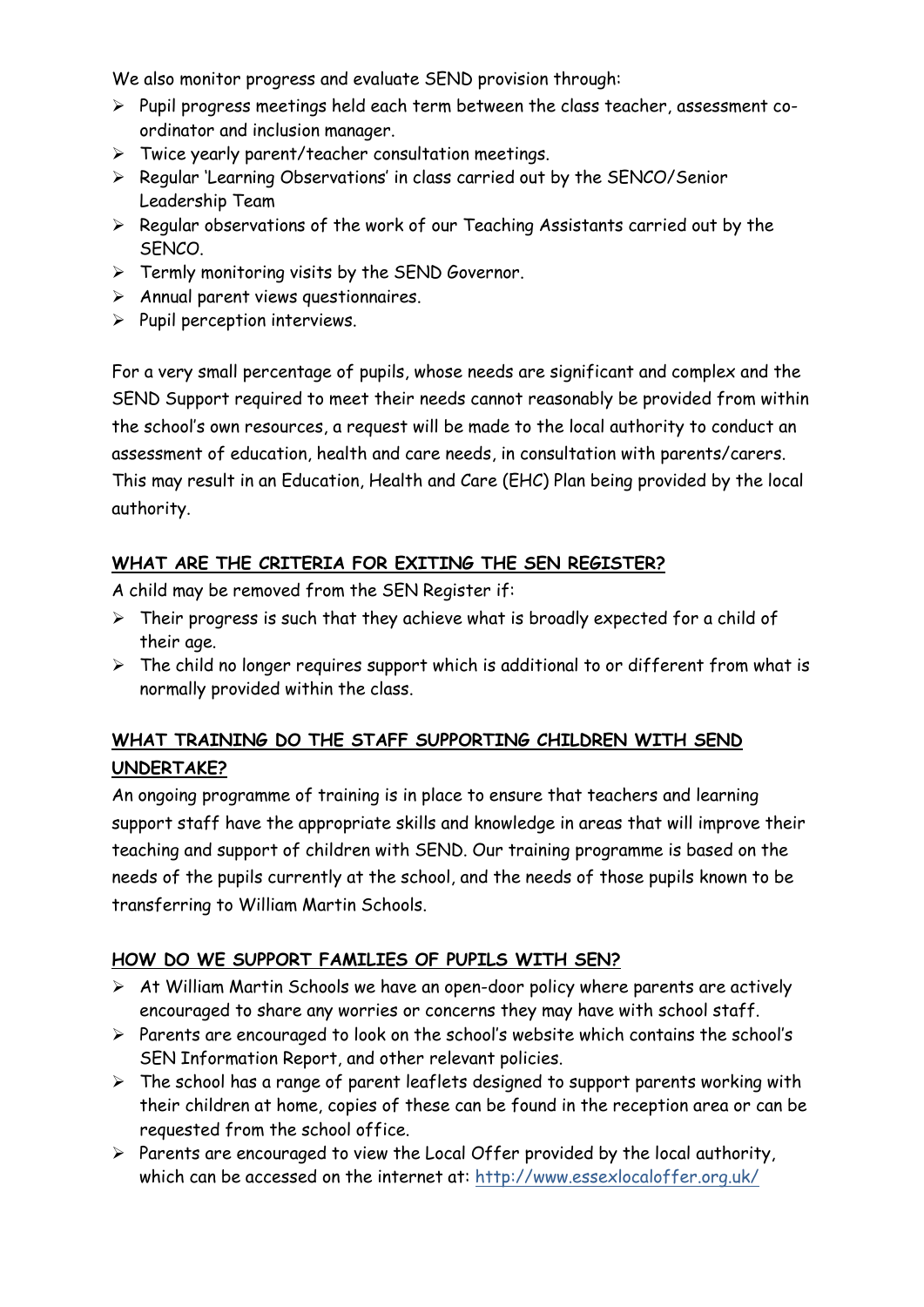➢ We facilitate and support transitions to and from the school working closely with other settings and services.

# **HOW DO WE SUPPORT PUPILS AT SCHOOL WITH MEDICAL CONDITIONS?**

- The school recognises that pupils at school with medical conditions should be properly supported so that they have full access to education, including school trips and physical education. Some children with medical conditions may be disabled and where this is the case the school will comply with its duties under the Equality Act 2010.
- Some may also have special educational needs and may have an Education, Health and Care Plan which brings together health and social care needs, as well as their special educational provision, for which the SEND Code of Practice (2014) is followed.

For further information please see the school's policy for Supporting Pupils with Medical Conditions, which can be found on the school's website or a paper copy can be requested through the school office.

# **HOW DOES THE SCHOOL STORE AND MANAGE INFORMATION FOR PUPILS WITH SEND?**

The SENCO is responsible for storing, managing and keeping SEN records up to date. Each child has a central pupil file, kept in the school office, which holds all important information about pupils and the SENCO also keeps copies of pupils' SEN documents and paperwork in pupil files on the school's secure server. When a child transfers to a new school, all relevant information is passed on.

# **WHO SHOULD PARENTS/CARERS CONTACT IF THEY HAVE A COMPLAINT ABOUT THE PROVISION FOR SEND?**

Please see the school's complaints policy for more details, but in the first instance parents/carers are encouraged to contact the SENCO or Head of School if they have a complaint.

This policy will be kept under regular review. Success of the policy will be gauged by:

- Improved outcomes for children with SEND
- Early identification of need
- Effective interventions
- Enhanced parental participation and confidence
- Increased pupil participation

# **WHO IS RESPONSIBLE FOR THE PROVISION FOR CHILDREN WITH SEND AT OUR SCHOOL?**

This policy will contribute to achieving the objectives above by ensuring that provision for pupils with Special Educational Needs is a matter for the whole school and, in some cases, the wider community e.g. health care, the local authority. It will also ensure that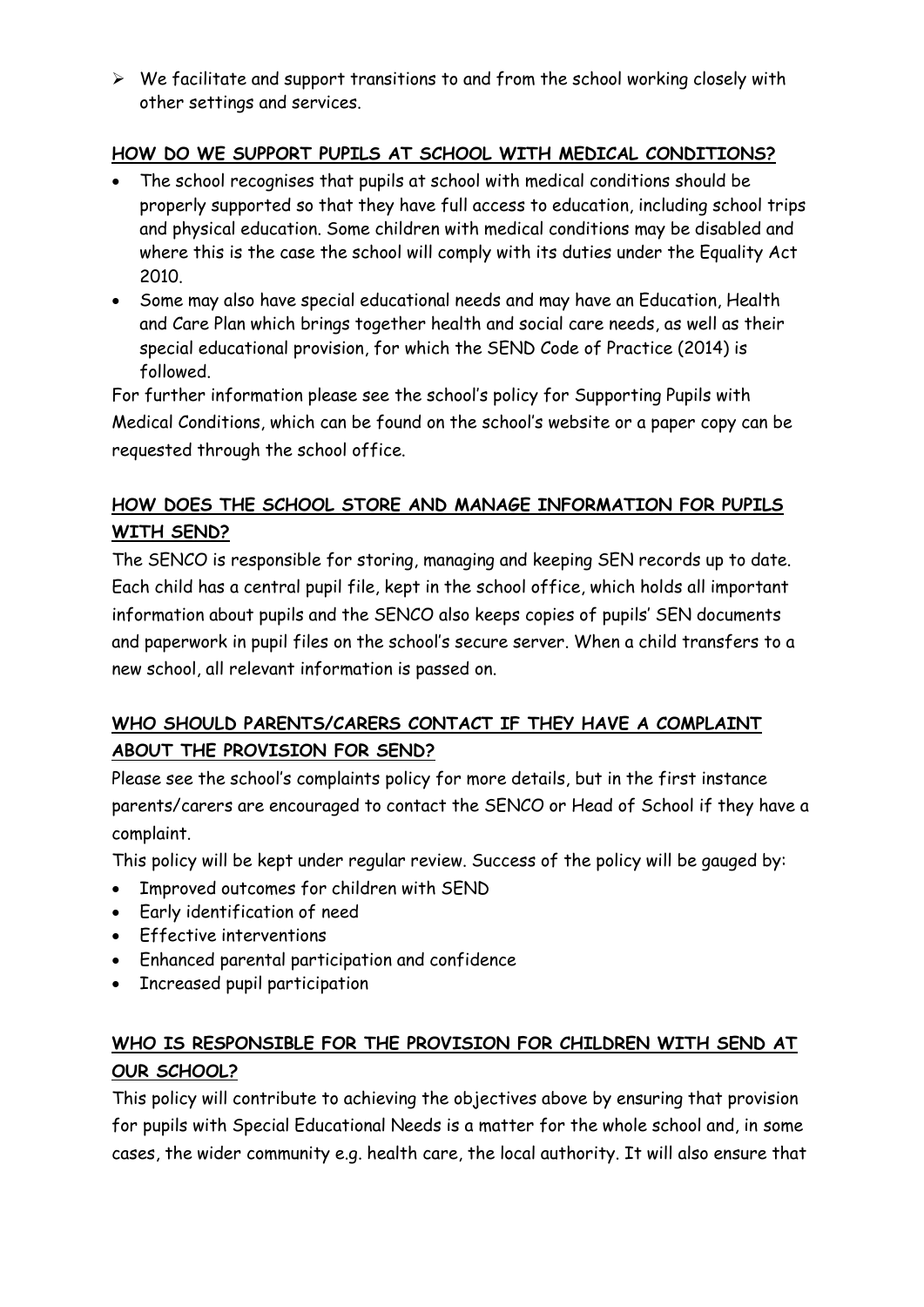provision for pupils with SEND is part of the continuous cycle of assessment and review.

#### **Leadership:**

Mrs Gina Bailey (Executive Head Teacher) and Mrs Claire Kearney (Head of School) is responsible for the day to day management of all aspects of the school including the provision for pupils with SEND.

#### **Inclusion Manager/Special Educational Needs Co-Ordinator SENCO:**

The Special Educational Needs Co-Ordinator (SENCO) is Mrs Celina Walsham. She can be contacted by phone: 01279 424122, or by email [admin@williammartin](mailto:admin@williammartin-inf.essex.sch.uk)[inf.essex.sch.uk.](mailto:admin@williammartin-inf.essex.sch.uk)

Mrs Celina Walsham is responsible for coordinating the provision for children with SEND, including: working with parents to ensure they are fully involved with their child's learning, providing advice and training so that all members of staff are skilled and confident in meeting a range of needs, tracking the children's progress and monitoring the effectiveness of provision across the school.

Mrs Walsham is an experienced teacher, who has worked in the classroom and also in leading and delivering interventions to children in the Foundation Stage, KS1 and KS2. She has achieved the National Award for SEN co-ordination and is working towards a master's degree in special educational needs and disabilities. She is also a member of the safeguarding team.

#### **Class Teachers**

Class teachers are responsible for: adapting and refining the curriculum to respond to the strengths and needs of all pupils including those with SEND, ensuring quality first teaching and differentiation, monitoring the progress of all children, and in response to this; identifying, planning and delivering additional support where needed.

Teachers know that they are *"responsible and accountable for the progress and development of the pupils in their class, including where pupils access support from teaching assistants or specialist staff" (6.36 DfE SEND Code of Practice, 2015).*

#### **Learning Support Assistants (LSA's)**

Working under the direction of the class teacher, LSAs may be used to support pupils with SEND during lessons or by delivering interventions both in and out of class. LSAs are responsible for ensuring that they use the scaffolding approach to promote pupil independence during lessons, and that the feedback they give to the class teacher concerning pupils' learning is accurate and supports future planning.